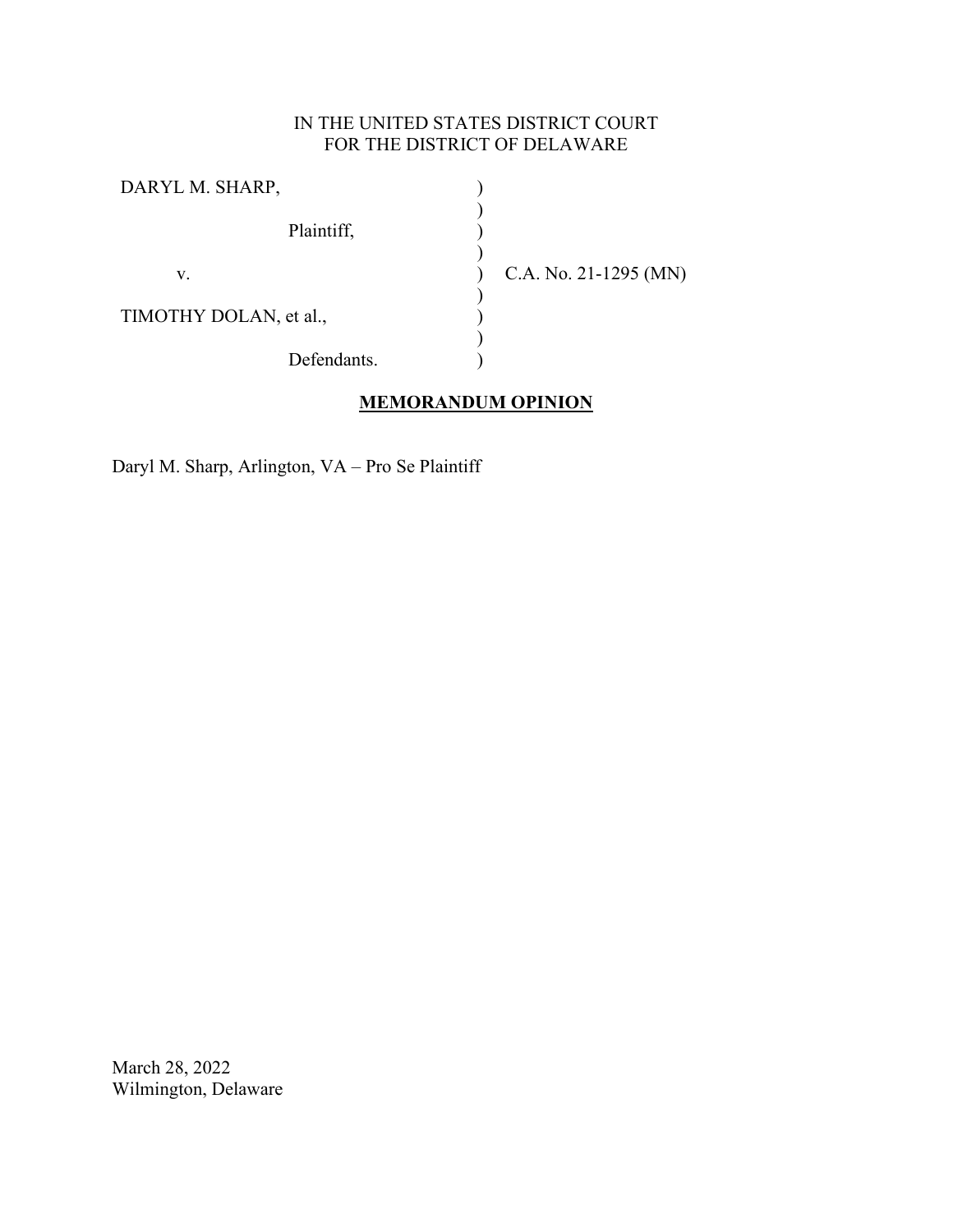**NOREIKA, U.S. DISTRICT JUDGE:**

Plaintiff Daryl M. Sharp ("Plaintiff") filed this action on September 13, 2021, and amended the Complaint on September 30, 2021. (D.I. 2, 5). The Amended Complaint is the operative pleading. (D.I. 5). Plaintiff appears *pro se* and has been granted leave to proceed *in forma pauperis*. (D.I. 4). This Court proceeds to screen the Amended Complaint pursuant to 28 U.S.C.  $§ 1915(e)(2)(b).$ 

### **I. BACKGROUND**

Plaintiff names the following Defendants: Timothy Dolan, Archbishop of the Archdiocese of New York; William Koenig, Bishop of the Diocese of Wilmington, Delaware; Jose Gomez Velasco, Archbishop of the Archdiocese of Los Angeles; and Blase Cupich, Archbishop of the Archdiocese of Chicago. As alleged, "the case charges massive theft of government funding directed to the Catholic organization" and "manipulation of the teaching Manuel the Bible in violation [of] Title 18 1091." (D.I. 5 at 2). Plaintiff alleges he suffered gunshot injuries and seeks "500 trillion dollars per state, island, province, country, and military branch of service from every Catholic bank account on the planet to be returned to this country and countries around the globe and the termination of the Vatican and those tied to it." (*Id.* at 7).

#### **II. LEGAL STANDARDS**

A federal court may properly dismiss an action *sua sponte* under the screening provisions of 28 U.S.C. § 1915(e)(2)(B) if "the action is frivolous or malicious, fails to state a claim upon which relief may be granted, or seeks monetary relief from a defendant who is immune from such relief." *Ball v. Famiglio*, 726 F.3d 448, 452 (3d Cir. 2013); *see also* 28 U.S.C. § 1915(e)(2) (*in forma pauperis* actions). The Court must accept all factual allegations in a complaint as true and take them in the light most favorable to a *pro se* plaintiff. *See Phillips v. County of Allegheny*,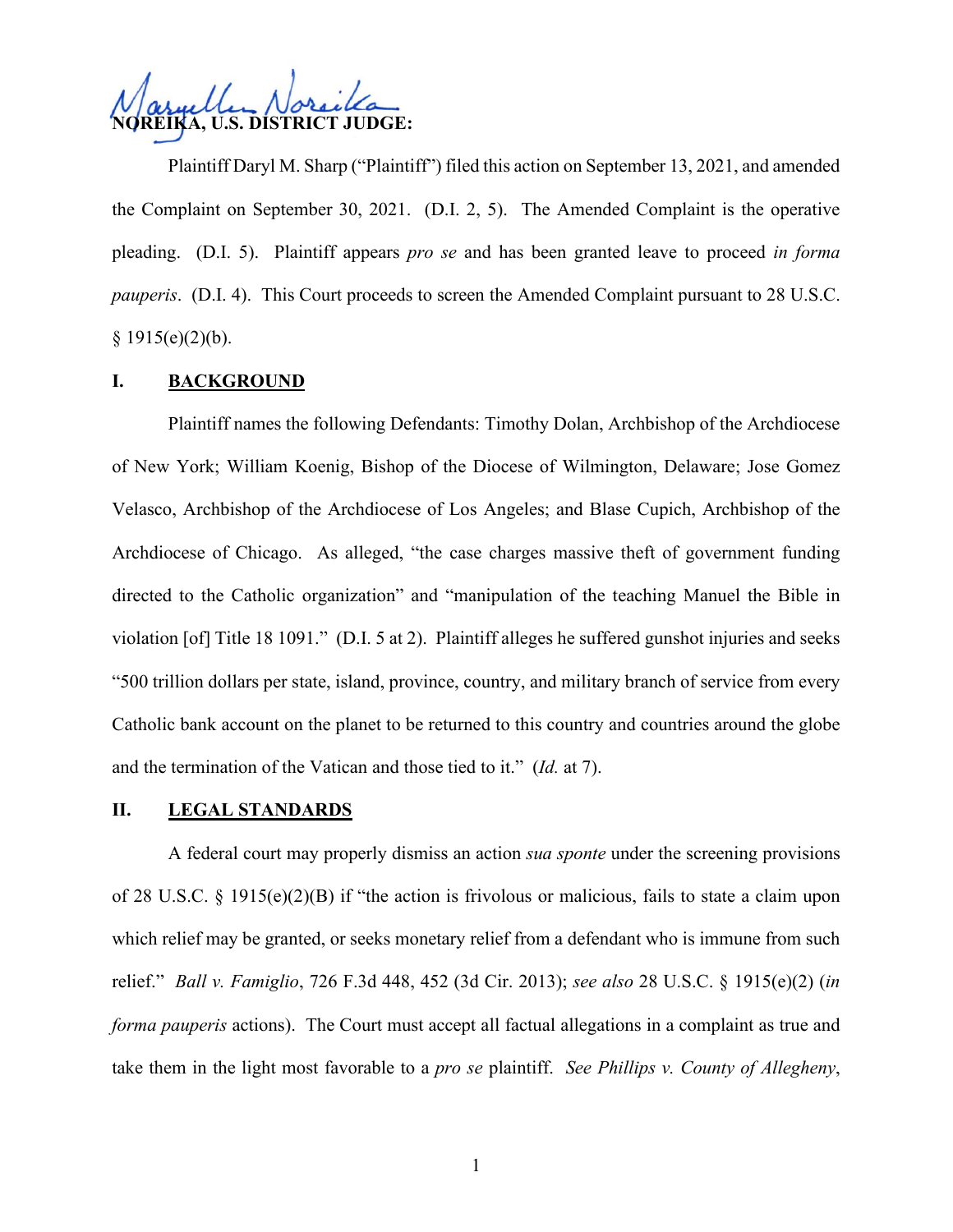515 F.3d 224, 229 (3d Cir. 2008); *Erickson v. Pardus*, 551 U.S. 89, 93 (2007). Because Plaintiff proceeds *pro se*, his pleading is liberally construed and his Amended Complaint, "however inartfully pleaded, must be held to less stringent standards than formal pleadings drafted by lawyers." *Erickson*, 551 U.S. at 94 (citations omitted).

A complaint is not automatically frivolous because it fails to state a claim. *See Dooley v. Wetzel*, 957 F.3d. 366, 374 (3d Cir. 2020) (quoting *Neitzke v. Williams*, 490 U.S. 319, 331 (1989)); *see also Grayson v. Mayview State Hosp.*, 293 F.3d 103, 112 (3d Cir. 2002). "Rather, a claim is frivolous only where it depends 'on an "indisputably meritless legal theory" or a "clearly baseless" or "fantastic or delusional" factual scenario.'" *Dooley v. Wetzel*, 957 F.3d at 374 (quoting *Mitchell v. Horn*, 318 F.3d 523, 530 (2003) and *Neitzke*, 490 U.S. at 327-28).

The legal standard for dismissing a complaint for failure to state a claim pursuant to  $\S 1915(e)(2)(B)(ii)$  is identical to the legal standard used when deciding Federal Rule of Civil Procedure 12(b)(6) motions. *See Tourscher v. McCullough*, 184 F.3d 236, 240 (3d Cir. 1999) (applying Fed. R. Civ. P. 12(b)(6) standard to dismissal for failure to state a claim under § 1915(e)(2)(B)). Before dismissing a complaint or claims for failure to state a claim upon which relief may be granted pursuant to the screening provisions of 28 U.S.C. § 1915, the Court, however, must grant a plaintiff leave to amend his complaint unless amendment would be inequitable or futile. *See Grayson v. Mayview State Hosp.*, 293 F.3d at 114.

A complaint may be dismissed only if, accepting the well-pleaded allegations in the complaint as true and viewing them in the light most favorable to the plaintiff, a court concludes that those allegations "could not raise a claim of entitlement to relief." *Bell Atl. Corp. v. Twombly*, 550 U.S. 544, 558 (2007). Though "detailed factual allegations" are not required, a complaint must do more than simply provide "labels and conclusions" or "a formulaic recitation of the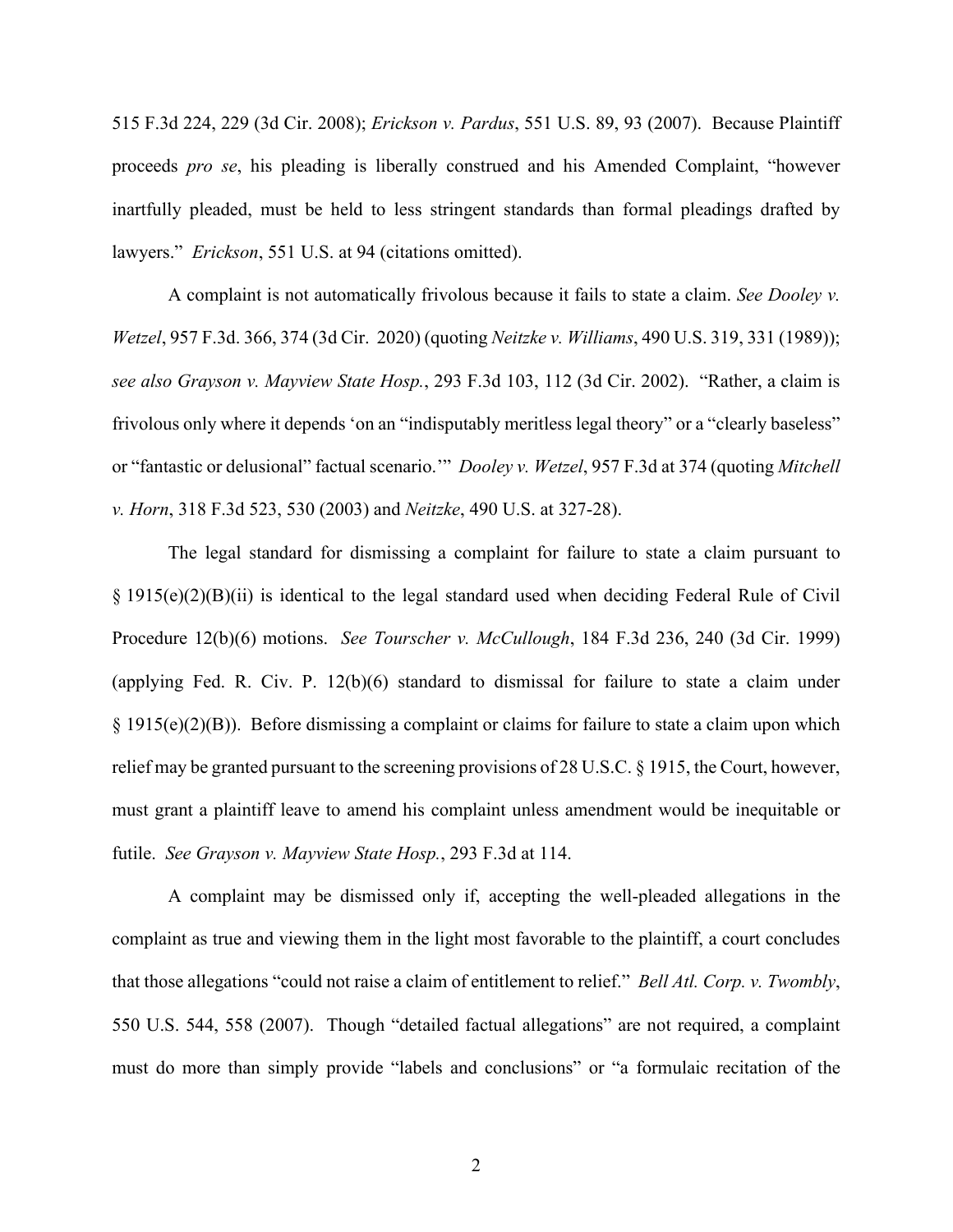elements of a cause of action." *Davis v. Abington Mem'l Hosp*., 765 F.3d 236, 241 (3d Cir. 2014) (internal quotation marks omitted). In addition, a complaint must contain sufficient factual matter, accepted as true, to state a claim to relief that is plausible on its face. *See Williams v. BASF Catalysts LLC*, 765 F.3d 306, 315 (3d Cir. 2014) (citing *Ashcroft v. Iqbal*, 556 U.S. 662, 678 (2009) and *Twombly*, 550 U.S. at 570). Finally, a plaintiff must plead facts sufficient to show that a claim has substantive plausibility. *See Johnson v. City of Shelby*, 574 U.S. 10 (2014). A complaint may not be dismissed for imperfect statements of the legal theory supporting the claim asserted. *See id*. at 10.

Under the pleading regime established by *Twombly* and *Iqbal*, a court reviewing the sufficiency of a complaint must take three steps: (1) take note of the elements the plaintiff must plead to state a claim; (2) identify allegations that, because they are no more than conclusions, are not entitled to the assumption of truth; and (3) when there are well-pleaded factual allegations, assume their veracity and determine whether they plausibly give rise to an entitlement to relief. *See Connelly v. Lane Const. Corp*., 809 F.3d 780, 787 (3d Cir. 2016); *see also Iqbal*, 556 U.S. at 679 (citing Fed. R. Civ. P. 8(a)(2)). Deciding whether a claim is plausible will be a "contextspecific task that requires the reviewing court to draw on its judicial experience and common sense." *Id.*

#### **III. DISCUSSION**

Although this Court construes *pro se* filings liberally, *Erickson v. Pardus*, 551 U.S. at 94 (quoting *Estelle v. Gamble*. 429 U.S. 97, 104-05 (1976)), Plaintiff's Amended Complaint states no recognizable causes of action. Plaintiff alleges violations of 18 U.S.C. § 1091, a federal statute that criminalizes the genocide of members of a religious group. Plaintiff, however, lacks standing to impose criminal liability upon Defendants pursuant to the criminal statute upon which he relies.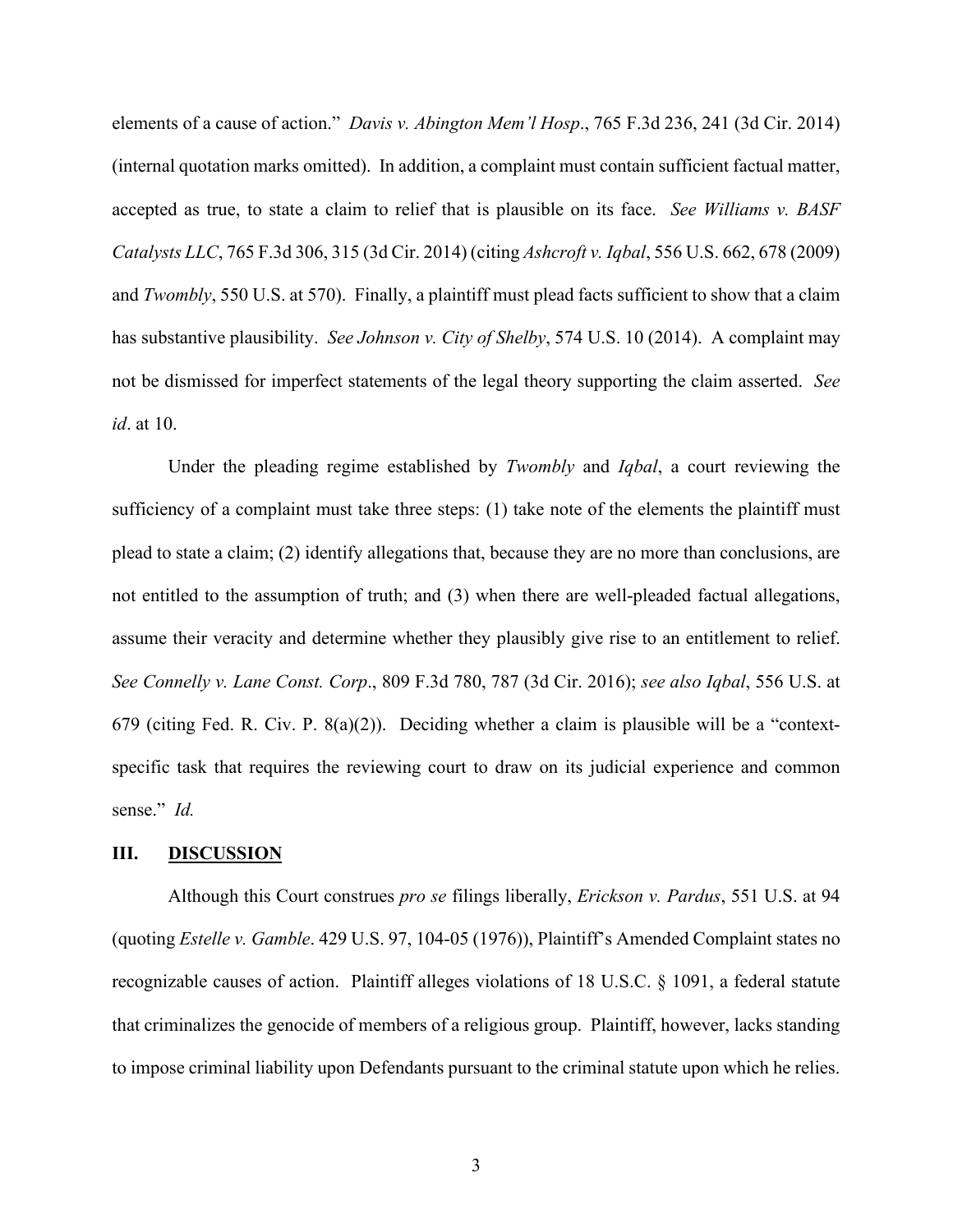*See Allen v. Administrative Office of Pennsylvania Courts*, 270 F. App'x 149, 150 (3d Cir. 2008); *see United States v. Friedland*, 83 F.3d 1531, 1539 (3d Cir. 1996)

In addition, this Court finds that the Amended Complaint contains fantastical and/or delusional claims that are insufficient to withstand the Court's evaluation for frivolity dismissal under § 1915(e)(2)(B)(i). *See Denton v. Hernandez*, 504 U.S. 25, 32-33 (1992) (complaint may be dismissed as lacking a basis in fact if premised upon allegations that are fanciful, fantastic, and delusional); *Golden v. Coleman*, 429 F. App'x 73 (3d Cir. 2011). Finally, this Court takes judicial notice that Plaintiff has filed the same or similar actions against the Catholic hierarchy in other district courts and those actions were also dismissed as frivolous. *See Sharp v. Dolan*, 810 F. App'x 14 (D.C. Cir. 2020) (affirming dismissal of case on the grounds that the allegations are frivolous); *Sharp v. Dolan*, C.A. No. 17-341-FtM-99MRM, 2017 WL 3048969 (M.D. Fl. July 19, 2017 (dismissing case as frivolous, for lack of jurisdiction or venue and noting it is duplicative of a case filed in the District of Columbia).

After thoroughly reviewing the Amended Complaint and applicable law, this Court draws on its judicial experience and common sense and finds that the claims are frivolous. The Amended Complaint will be dismissed.

### **IV. CONCLUSION**

For the above reasons, this Court will dismiss the Amended Complaint as frivolous pursuant to 28 U.S.C.  $\S$  1915(e)(2)(B)(i). Amendment is futile.

An appropriate Order will be entered.